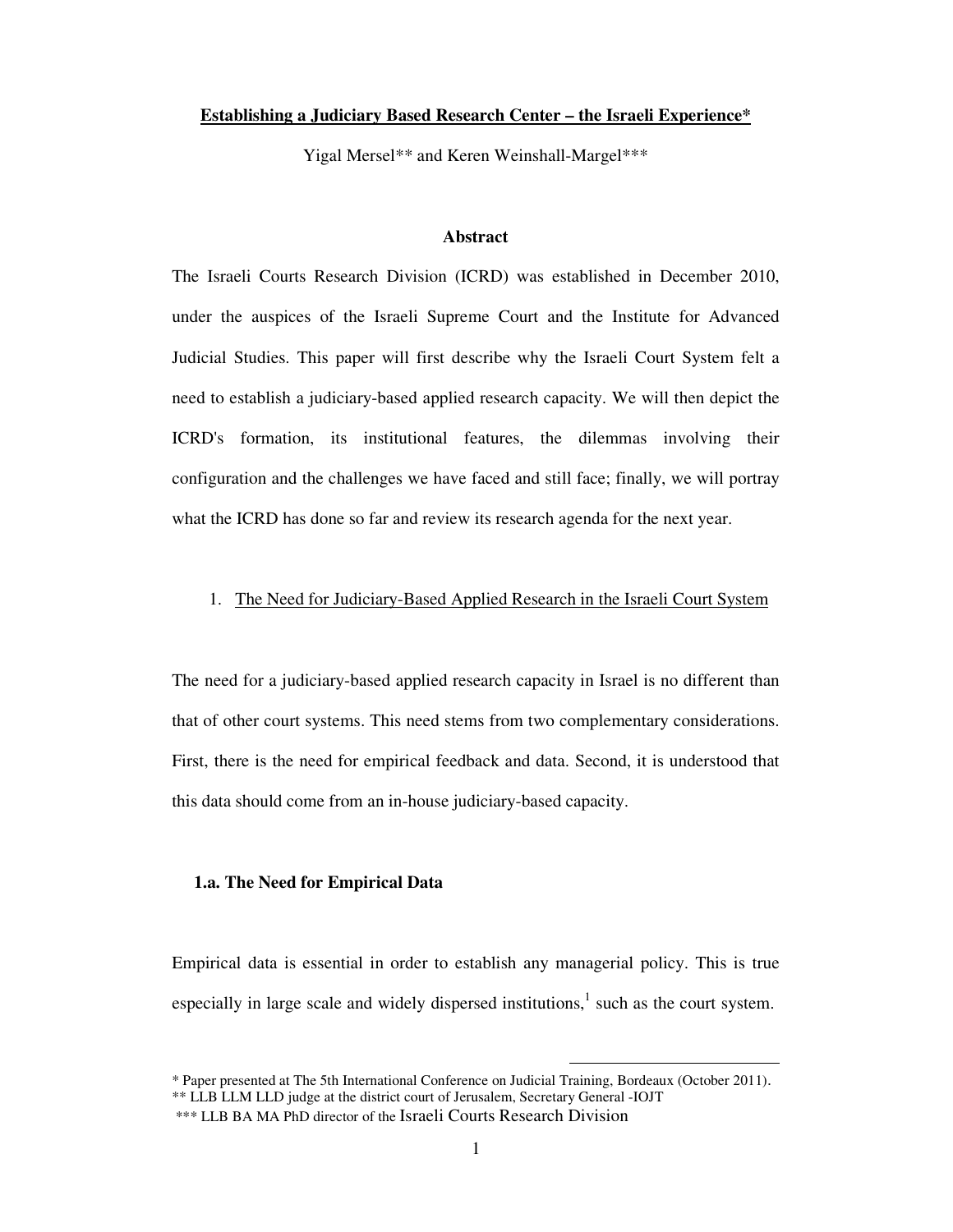As judicial procedures in Israel are becoming more and more complex, as in the case of most democracies, and as the caseload expands, $2$  the courts' management can no longer rely on intuitions or common sense. Empirical feedback is needed in order to ascertain what works, what does not, why, and how to fix it.

In a paper elaborating the benefits from Judiciary-Based Applied Research Centers, Judges Rothstein and Archie<sup>3</sup> referred to the general importance of empirical data while planning judicial reforms. We would like to provide an example of that importance from our recent experience. Lately, a general rise in "bumper to bumper" damage claims has been felt in the Israeli magistrate courts. These are low-scale claims resulting from damage to vehicles in road accidents. These claims used to be settled between insurance companies in a voluntary Automobile Subrogation Arbitration Agreement, but now seemed to be flooding the magistrate courts. Thus, a new initiative for mandatory arbitration between car insurance companies was contemplated by the Israeli court management. The ICRD had just been established and its first research project centered on car subrogation claims. The study results showed that although claims for car damage were increasingly submitted to the courts, mandatory arbitration between car insurance firms would not help.

Empirical data showed that insurance companies still solved most disputes using arbitration. However, more and more citizens were choosing to renounce insurance compensation and to pursue their damages in court, thus avoiding payment of policyholder's participation fees. An increasing number of lawyers were encouraging

<sup>&</sup>lt;sup>1</sup> Cheol H. Oh, *Explaining the Impact of Policy Information on Policy-Making*, Knowledge and Policy: The International Journal of Knowledge Transfer and Utilization, Vol. 10(3), 25 (1997).

<sup>2</sup> Raanan Sulitzeanu-Keinan, Amnon Reichman & Eran Vigoda-Gadot *Judicial Burden - a Comparative Study of 17 States* (Haifa Center for Public Management and Policy 2007) [in Hebrew].

Barbara Rothstein & Ivor Archie, *Judiciary-Based Applied Research Centers: Enhancing the Administration of Justice while Strengthening Judicial Independence, and Improving Judicial Training,* Paper Presented in The 5th International Conference on Judicial Training, Bordeaux (2011) pp 1.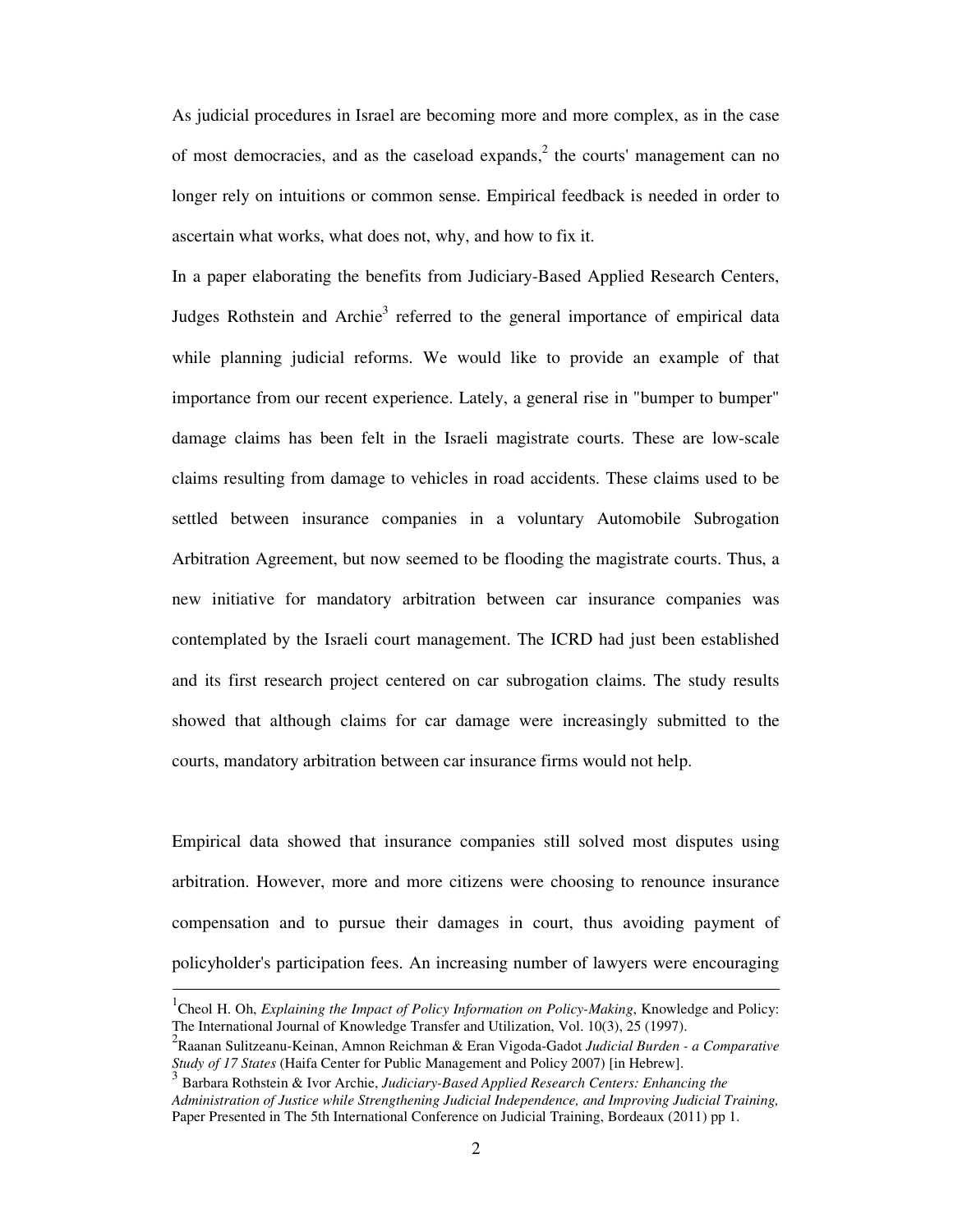people to litigate and base their livelihood on lawyer fees ruled by the court in such claims. In this case, the empirical data obtained by the ICRD from analyzing a sample of car damage claims and interviewing lawyers, insurance agents and plaintiffs, was able to prevent a reform that was not called for. $4$ 

## **1.b. The Need for a Judiciary-Based Research Capacity**

The importance of empirical data for ensuring the efficiency and functioning of justice was established in Israel many years ago. We frequently out-sourced academics from leading universities or private applied research companies in order to plan judicial reforms or to make more informed administrative decisions. Our experience with out-sourcing research, although mostly fruitful, has led to the realization that we do need an in-house research capacity.

Judges Rothstein and Archie mention six benefits from a judiciary in-house research capacity:<sup>5</sup> (1) The judiciary can ensure scientific standards; (2) guarantee the availability of data; (3) ensure that results are not compromised; (4) retrieve data that is of interest to the judiciary (and not necessary publishable); (5) not depend upon different funding sources; (6) and acquire inter-legitimacy for research results. We would like to add three more benefits, from our modest experience.

First, an in-house research capacity develops a long-range relationship and an indepth institutional knowledge of the court system and the available resources for data.

<sup>&</sup>lt;sup>4</sup>This is yet another example of the importance of empirical data for planning judicial reforms. For more examples in different countries see Linna Hammergren, *Uses of Empirical Research in Refocusing Judicial Reforms: Lessons from Five Countries* (World Bank 2003).  ${}^{5}$ Rothstein & Archie, supra note 1 at 5-6.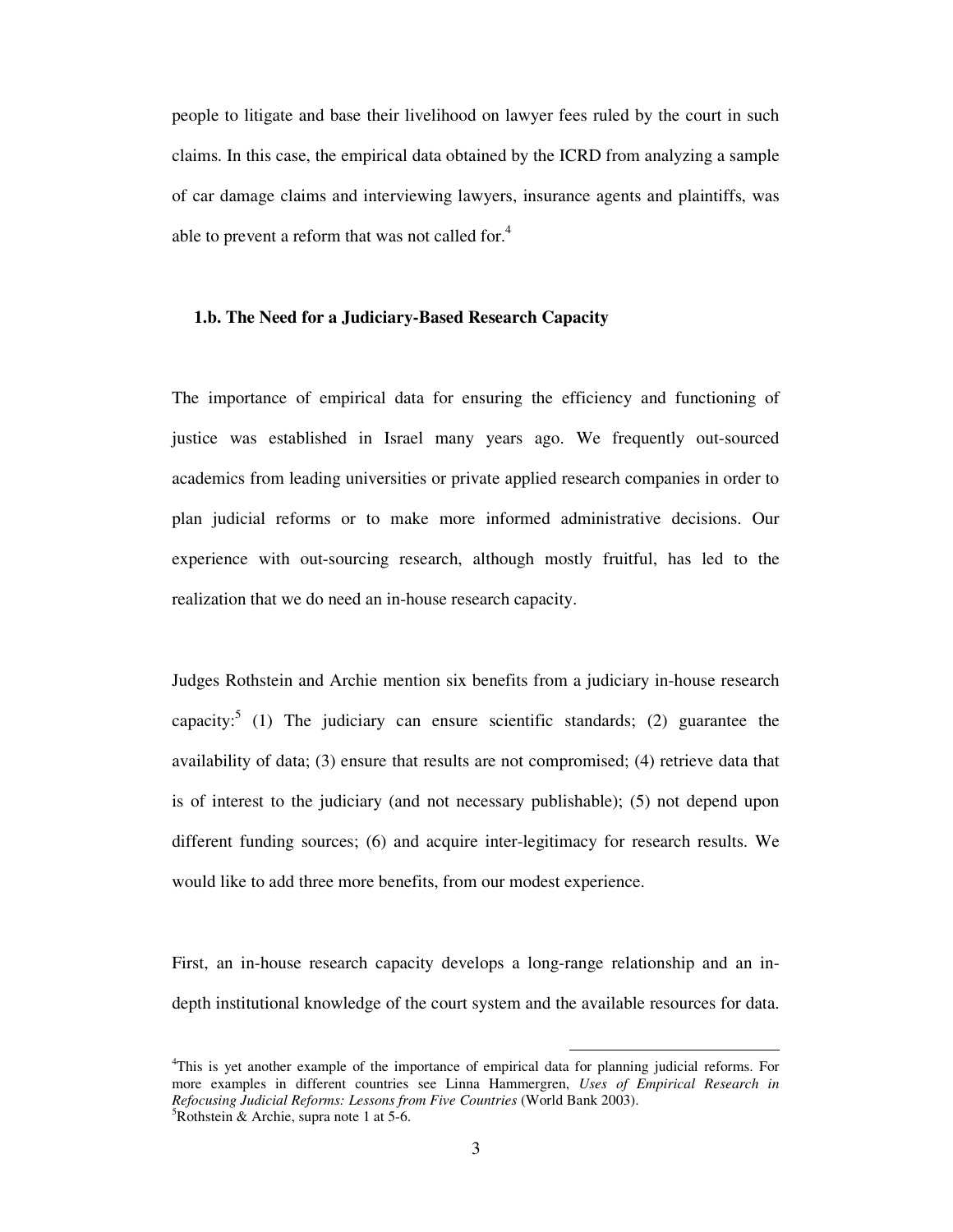This *specialization* allows for a more efficient research process. For example, it took an Israeli private research company more than a year just to collect data on caseweighting,<sup>6</sup> whereas the data collection for a comparable study was carried out by the ICRD over a four-month period. Moreover, as all the in-house research is aimed at answering questions about judicial policies and procedures, it can and should spend time and resources to develop empirical methodologies that are especially suitable for research on the judicial branch.

A second advantage resulting from the in-house research specialization is that its indepth knowledge allows it to identify challenges that the system itself is not aware of. Any empirical research begins with a research question. Defining research questions is crucial because it directs the answers that the empirical endeavor might provide. The research questions originate in the court system and are then given to the research unit. A "repeat player" researcher of the judiciary can use her pre-knowledge to extend, if needed, beyond the defined research questions she receives.

Finally, an in-house capacity has the same general objective as the court system, which is to improve the efficiency and functioning of justice. This reduces the probability of problematic behavior that is motivated by different interests and agendas.

## 2. The ICRD's Establishment and Institutional Design

# **2.a. The ICRD's Establishment and the FJC's Role**

<sup>6</sup> Daniel Wasserteil & Shlomi Parizat, *Applied Summarizing Report for The Jerusalem District Court – Estimation of the relative work load of judges, by type of case, 2005* (2006) [in Hebrew].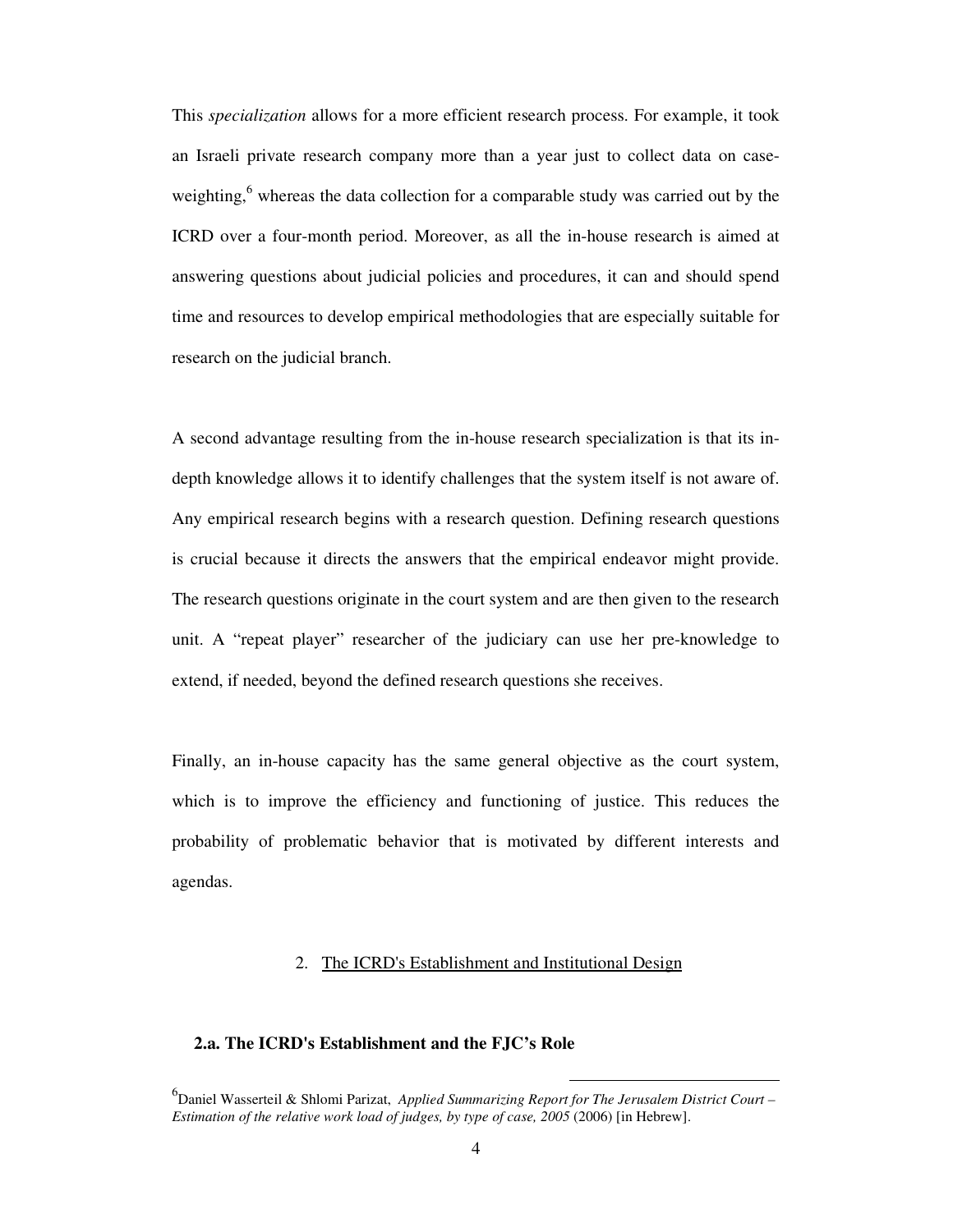The ICRD was finally established in December 2010, but its history begins a few years back. Between 2000 and 2003, before the establishment of the ICRD, a research unit started to operate within the Israeli court management system. The unit was headed by a magistrate judge, and almost all of the personnel were legal advisors. The proximity to court management and the lack of methodological training brought to the unit's closing after a short time.

A second attempt to establish an in-house research capacity was launched in 2008, following consultations with heads of esteemed judicial research centers, mainly the FJC. After decision makers within the judiciary made the decision to establish a judicial research center, we had to convince other governmental bodies that this effort is worth spending funds on. The Israeli judiciary is not entirely separated from the governmental branch, so budgeting courts is the responsibility of the treasury. We gave the treasury examples of how a judiciary based research center can save money, and we discussed the future relations between a judiciary research center and the Parliament Research and Information Center or other governmental research centers.

The ICRD's establishment was in many ways a bottom-up operation. All initiative for the establishment came from within court management field work. Unlike the case of the US federal system, there is no law or mandatory requirement that outlines the ICRD's research mission.<sup>7</sup> Although there are many advantages to founding an entirely new institution, with no directed guidelines, it also poses great challenges. The establishment of such an institution raises countless dilemmas, some large scaled,

<sup>7</sup> 28 U.S.C. §§ 620-629 (1967).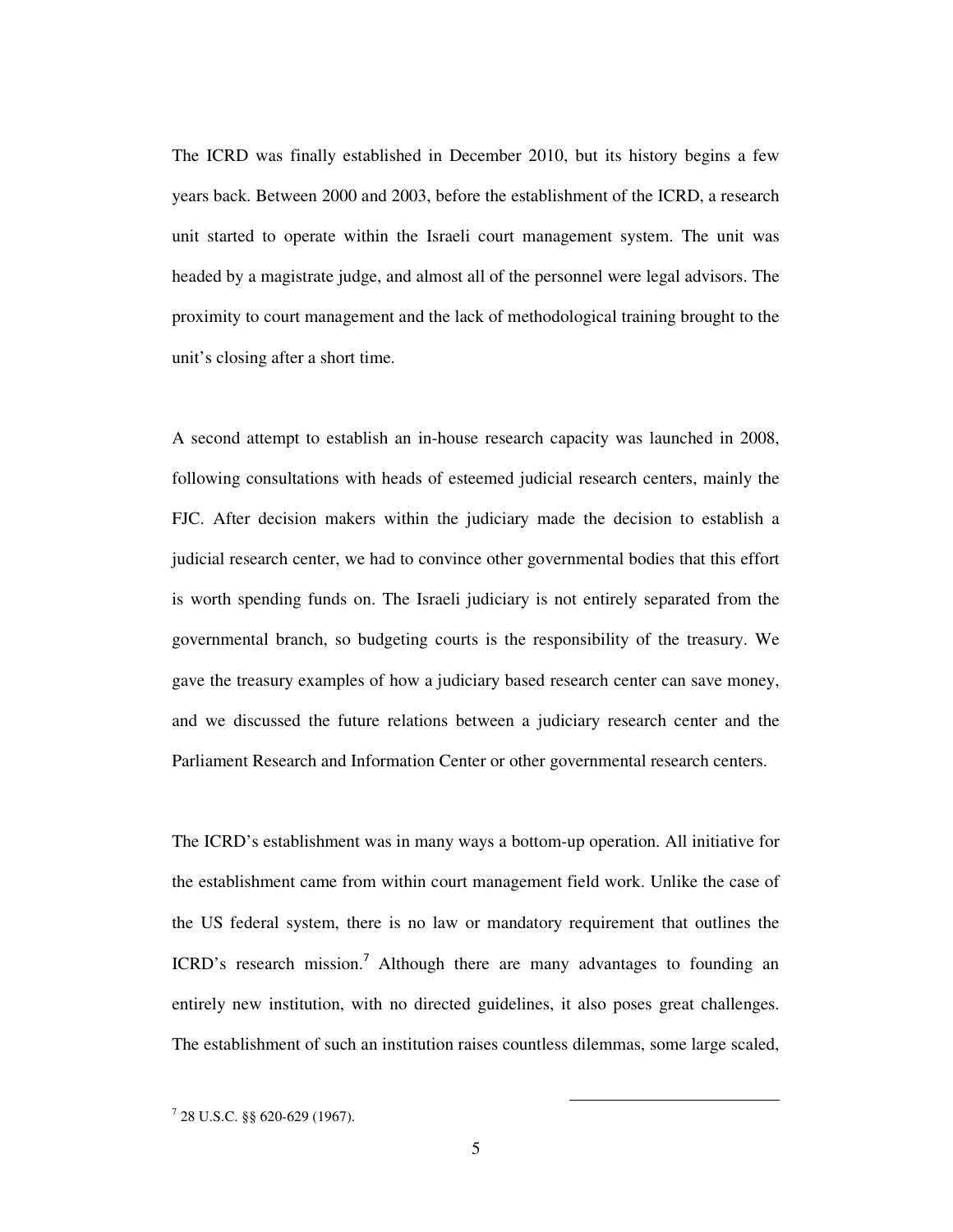such as who determines the research projects, and some small scaled, such as the citation method to be adopted.

Therefore, as a starting point, we adopted the institutional features of the FJC's research division, which has proven experience as a leading judicial research center. We established the ICRD according to the FJC's research division model. We learned and implemented from the FJC's mission, research methods, senior and junior staffing, and other institutional features. However, differences in law or in the judicial system structure led to many disparities, which we will further describe.

#### **2.b. The ICRD's Mission, Methods and Staff**

The ICRD's main mission is to conduct research that will help guide the courts' management and improve the efficiency and functioning of justice. Therefore, all studies conducted by the ICRD focus on judicial system institutional operation and not on individual cases or substantive law. This is similar to the FJC statutory duty to conduct and promote research on federal judicial procedures and court operations.<sup>8</sup>

Like the FJC's research division, the ICRD uses diverse social science methodologies to conduct its institutional research: (1) *Quantitative methods* are used to identify indepth trends in case filings. For the purpose of sophisticated quantitative analysis, the ICRD has already constructed a dataset containing a representative sample of data on 8000 court cases, including information that does not exist in simple court statistics. (2) *Qualitative methods*, mainly interviews or observation of court hearings, are

<sup>8</sup> 28 U.S.C. § 620(b)(1) (2006).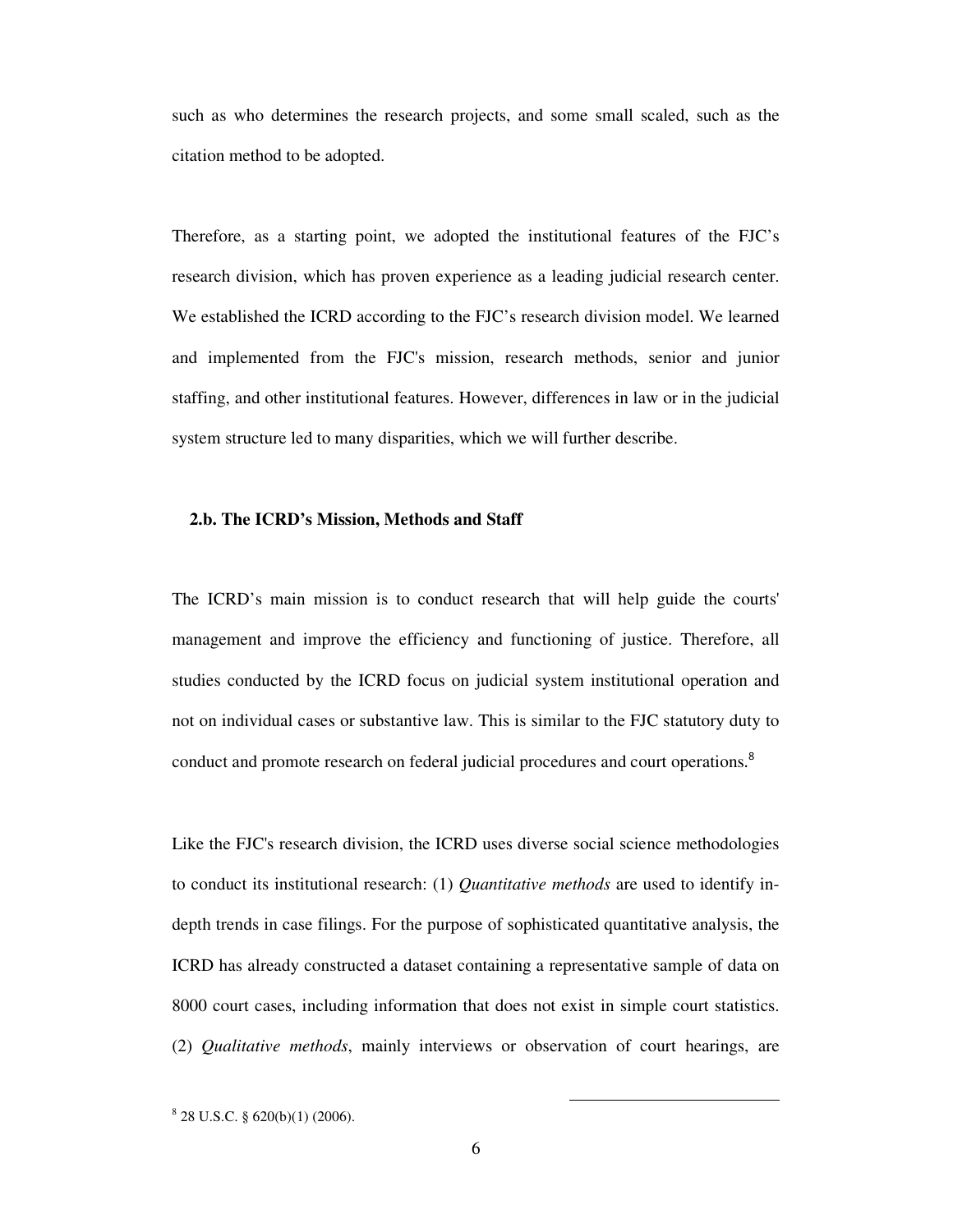combined in order to analyze reasons for behaviors and trends. (3) *Comparative methods* are used in order to learn from the experience of other court systems that often face the same challenges.

In order to carry out studies which conform to the highest standards of social sciences, we searched for suitable personnel who combine education and experience in institutional social research with the ability to speak the legal language. This is a rather rare combination in Israel, as legal education is an undergraduate degree, and law schools do not teach empirical methods. We first recruited the ICRD director, a former legal adviser in the Law and Constitution Committee of the Israeli parliament, who wrote her PhD thesis in Political Science, specializing in legal empirical studies and political methodology.

The ICRD was established as a small operation, which will hopefully grow in the future. The ICRD director leads a team of two researchers, assisted by two student research assistants. The researchers have dual education and training in both Law and Social Sciences. At present, the staff has academic education in Psychology, Economics, Sociology, Cognitive Studies and Political Science. The wide knowledge of various fields other than law allows the ICRD to observe and to investigate judicial operations from different perspectives, while utilizing each member's unique methodological training. The ICRD is also involved in its members' ongoing training, providing lectures on various new research methods, and training courses in software, such as SPSS (statistical program), SQL (computer software) and ATLAS (qualitative research software).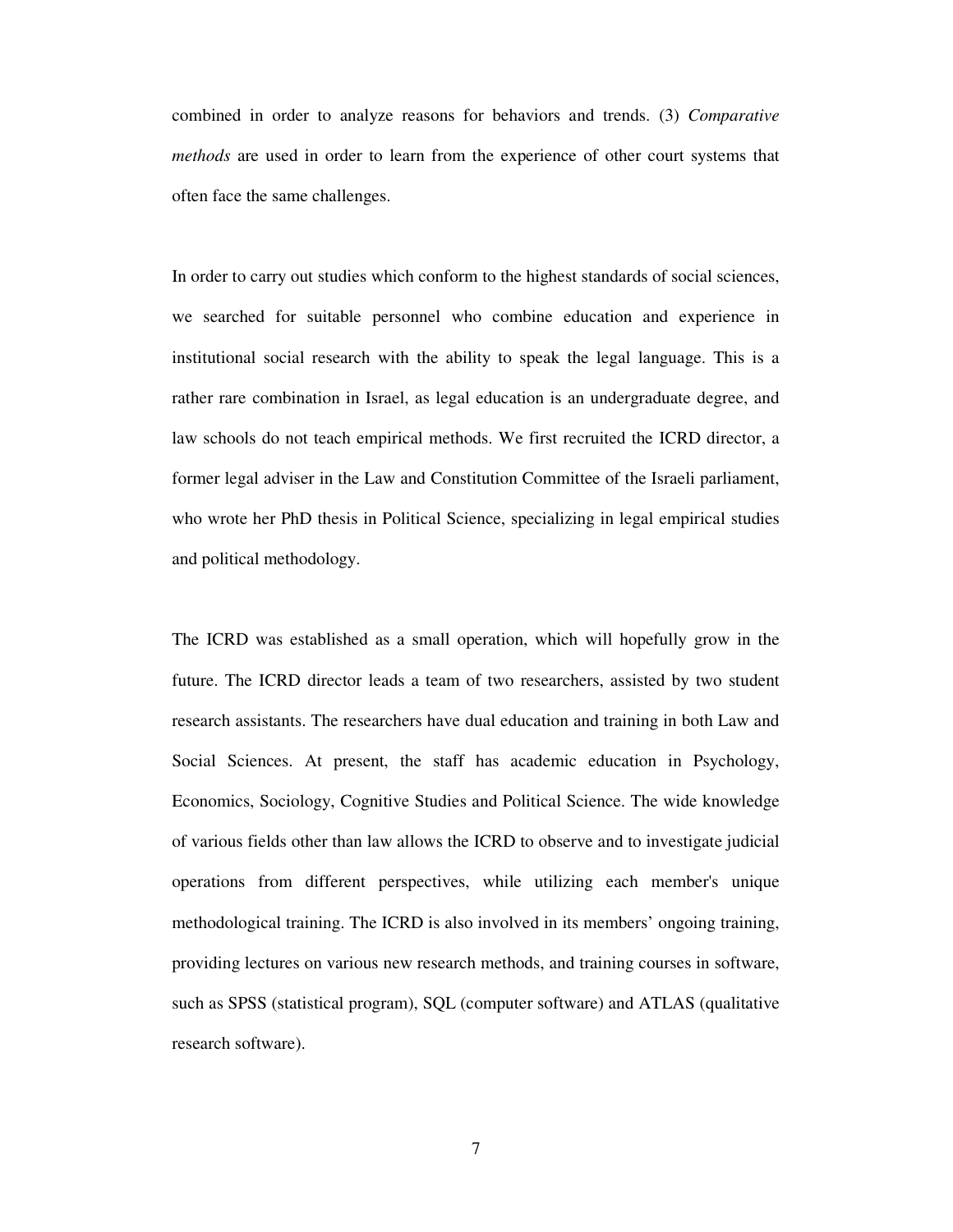## **2.c. The ICRD Independence and Steering Committee**

Judges Rothstein and Archie stress that a judicial research center must be free from executive or legislative influences and independent from judiciary administrative operations.<sup>9</sup> In the Israeli case, the independence from court management was especially important, as court management itself is *partly* an executive body, under the authority of the Ministry of Justice.

In order to ensure the ICRD's independence, a special steering committee was founded. The steering committee's functions can in many ways be compared to that of the Judicial Conference of the United States, governing the federal judiciary.<sup>10</sup> The committee is headed by the President of the Supreme Court of Israel. Its members include the director of the Institute for Advanced Judicial Studies (see further description in the next section), and a district court judge.

The ICRD's steering committee is the only authority guiding and directing the ICRD, thus keeping it free of pressures from other elements within or without the court system. The steering committee sets and prioritizes the research agenda, guides and overlooks the activity of the ICRD, and helps determine its mission in both the short and the long terms.

Learning from past mistakes of the early 2000 attempt to create a judiciary research unit, which did not separate between research and court management, the ICRD

 $9^9$  Rothstein & Archie, supra note 1 at 6.

 $^{10}$  28 U.S.C. §331 (2006).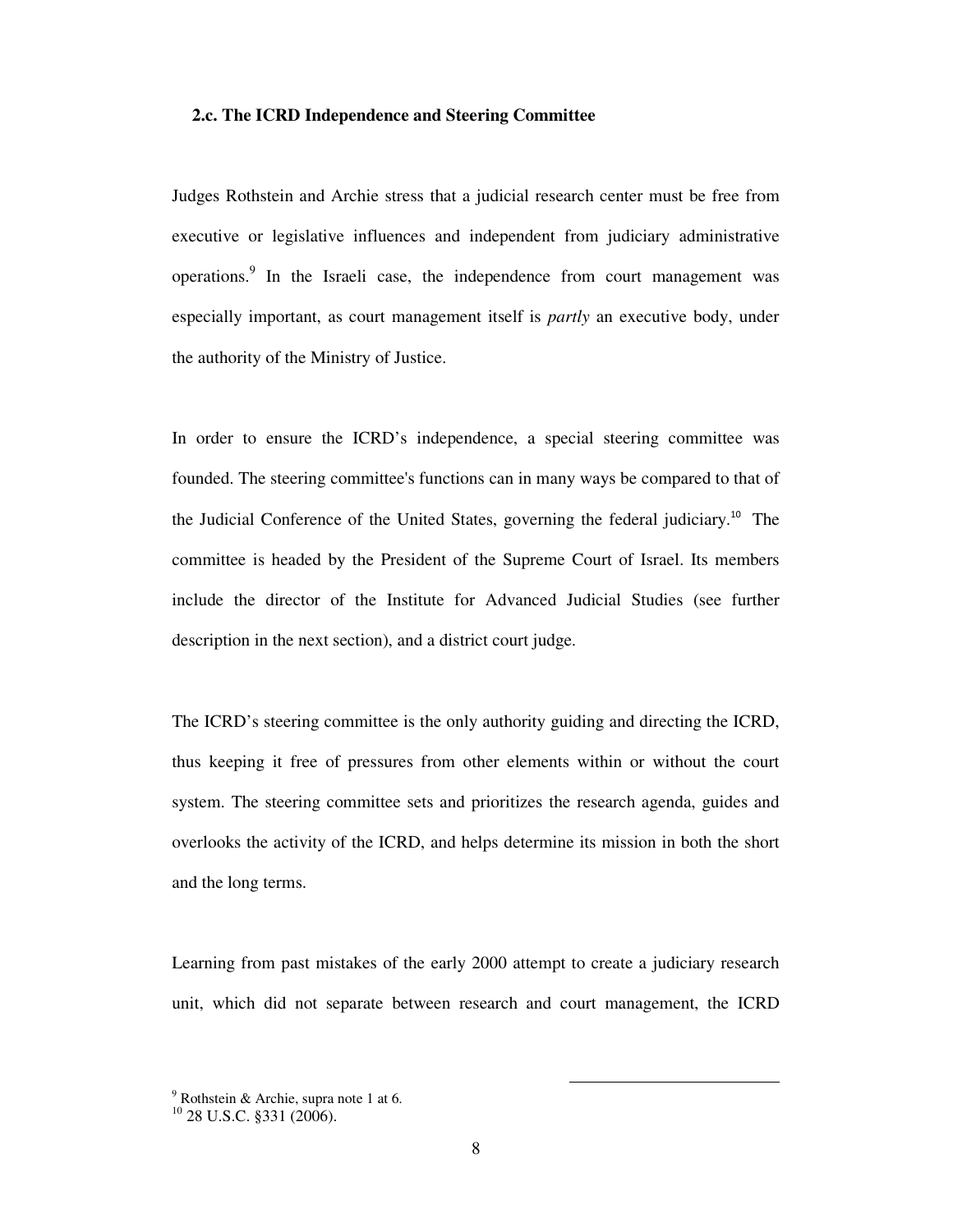headquarters is now placed in the Supreme Court of Israel, in close proximity to its steering committee and to the Institute for Advanced Judicial Studies.

Note that although the institutional design is rather strict, in practice the ICRD and court management work together in close ties. The court management is perceived as the main client for the ICRD research. The court manager participates in the steering committee's meetings, and research projects are determined by the steering committee after reviewing the courts manager's suggestions and consulting him.

# **2.d. The ICRD and the Institute for Advanced Judicial Studies**

The relations between the Institute for Advanced Judicial Studies (IAJS) and the ICRD are based foremost on the professional guidance given by the IAJS and its president, a member in the ICRD's steering committee.

The IAJS and ICRD both reside in the Supreme Court, as institutions that are exterior to the courts' primary judicial mission, but exist to serve it. Education and research are naturally interlinked, as can be seen in most academic institutions and in the other judicial research centers mentioned in this paper. Our hope is that the ICRD will serve to improve judicial studies in many ways.

At the theoretical level, research units can identify challenges in court proceedings that can be addressed in IAJS educational judicial seminars. We frequently debate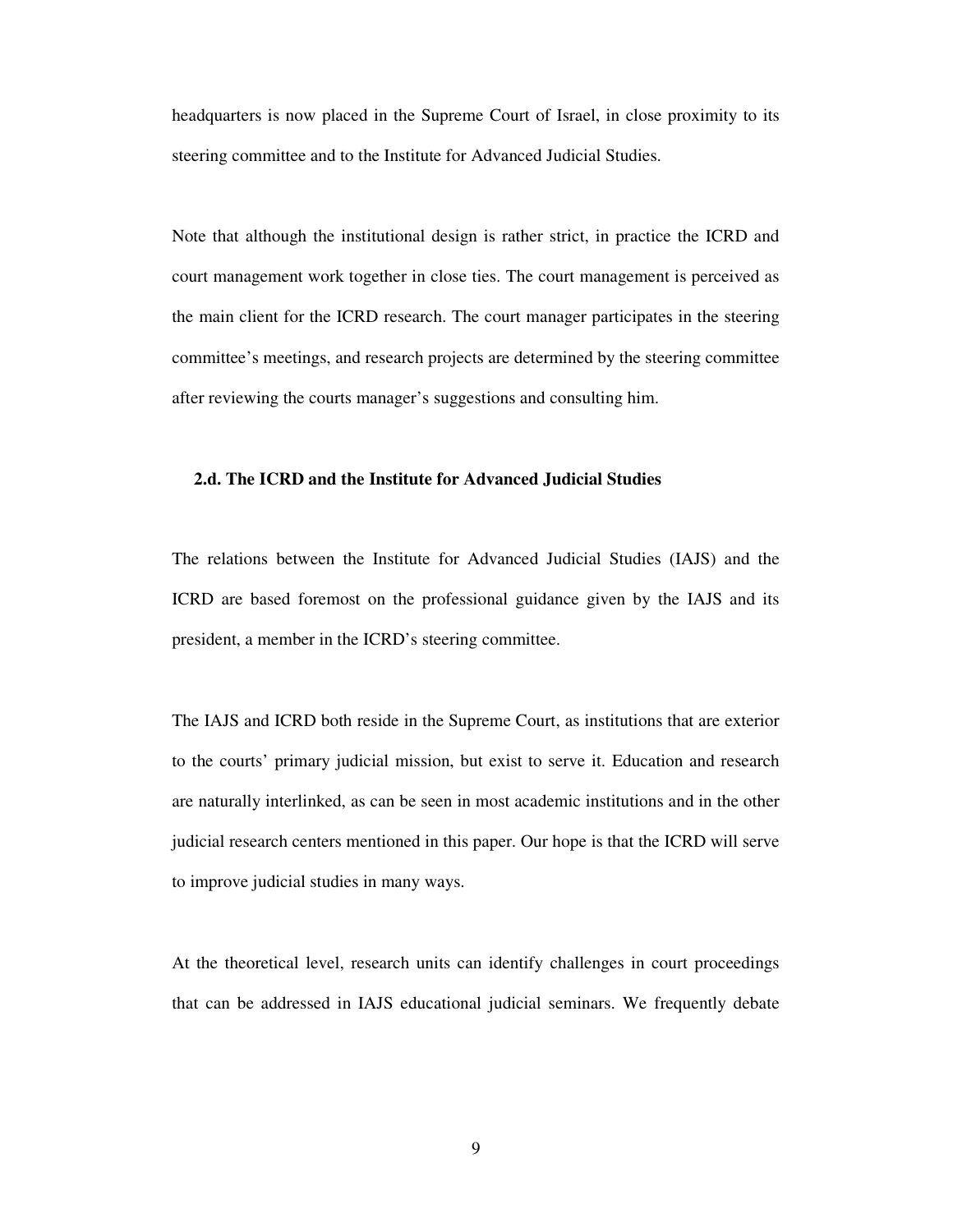about what should be the active force initiating judicial learning processes.<sup>11</sup> Should these be bottom-up processes, coming from the demands of acting judges? Top-down processes, initiated by chief justices of courts? Or should training needs be defined by outside players, such as legislators or lawyers? Whatever the answer should be, a research body can provide empirical inputs that will eventually lead to better planning of the judicial training. It can help identify target judicial population for different trainings or validate the training eventual success.

In practice, the ICRD is now conducting a time-series study aimed at improving judicial studies by evaluating judges' satisfaction with seminars held by the IAJS. The ICRD's first step was to analyze the results of previous questionnaires, handed out in seminars till today. Results primarily showed a rather high participation level in answering the anonymous questionnaires: about 70% of judges participating in all seminars answered the forms. The results also showed a very high satisfaction rate from the seminar – the average score was about 4.5 when 5 was the highest satisfaction mark possible. Almost no variance was detected between the results of different seminars, or across judges. Finally, the ICRD noticed that when satisfaction levels were relatively low (4), less of the participating judges tended to answer the questionnaires.

Assuming that not all seminars are successful, and that they vary in their level of interest or importance, it seems that judges are not comfortable with giving low scores

<sup>11</sup> See for example George Thomson, *The Judicial Education Curriculum: Developing a framework for judicial learning*, Paper presented in The 2th International Conference on Judicial Training Ottawa (2004), available at http://www.nji.ca/nji/internationalforum/thomson.pdf.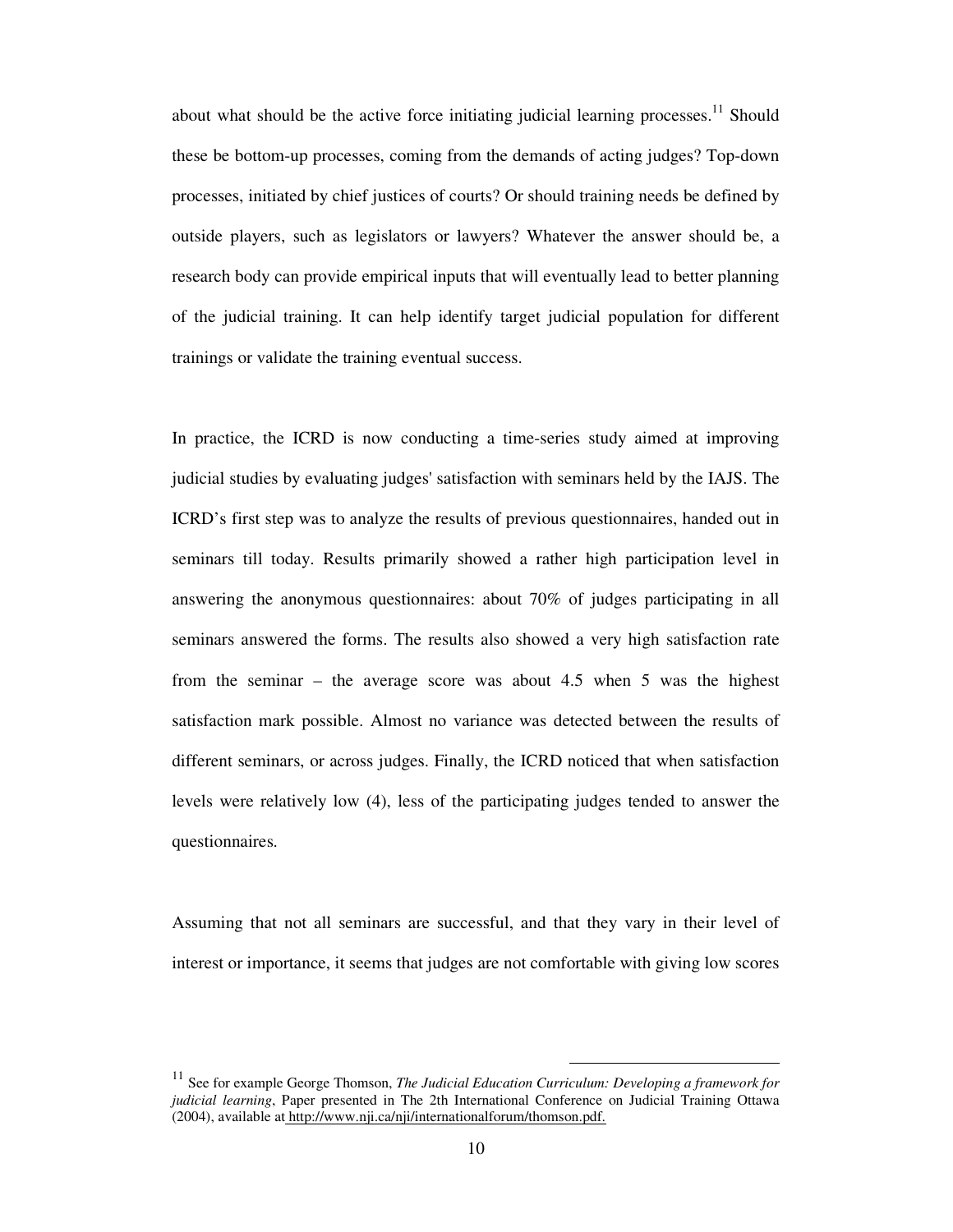or with criticizing the seminar. Judges prefer not to answer the form when they are not satisfied.

For these reasons, the ICRD designed new questionnaires, which first expand the option of being generally content with a seminar to different levels of satisfaction. From a maximal score of 5, the new scores extend to 7 and sometimes 9. Secondly, the new questionnaire separates satisfaction levels in different dimensions: the level of interest is measured differently than the level of importance or utility to judicial work. In addition, the questionnaire adds two questions in order to assess the experience of the judge and his field of expertise (these questions were phrased very widely so that they would not jeopardize anonymity). This additional information will allow the IAJS to recommend certain seminars to new or experienced judges, or to distinguish between seminars for judges specializing in criminal versus civil matters.

In order to asses long-range satisfaction and to estimate the seminars' utility from the judges' subjective point of view, the ICRD will hand out very short questionnaires about six months after a seminar. Finally, with the intention of hearing all judges, not just those who regularly participate in seminars, the ICRD will interview a sample of judges.

In future work, the ICRD can also help to validate (or not, depending on results) methods used by the IAJS to asses the compatibility of candidates for judicial nominations. The IAJS holds a six-day course for lawyers who are candidates for judicial nomination. The course includes discussions and simulations intended to observe the candidates in different situations and to assess their suitability to serve as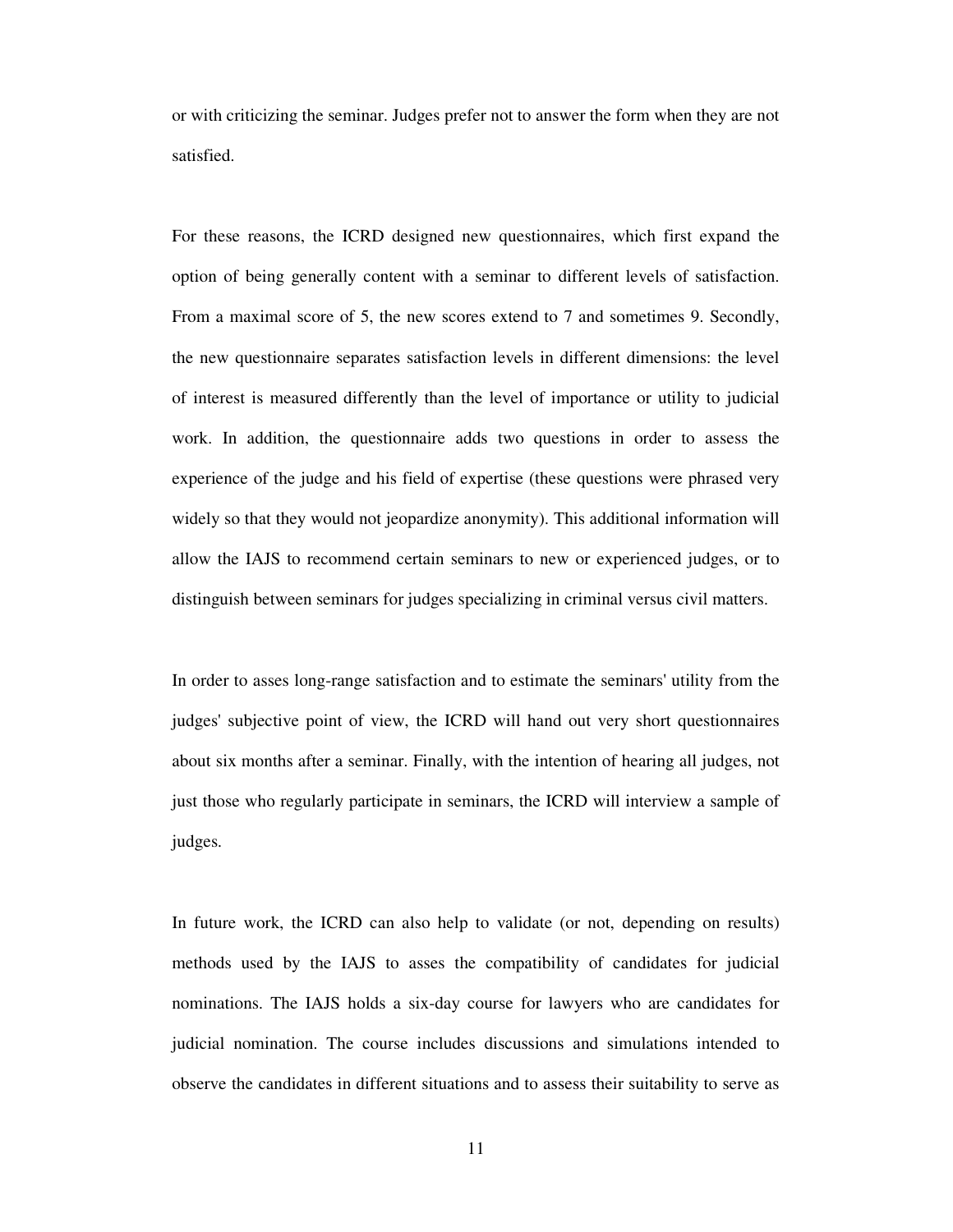judges in Israel. At the end of the course, a team of three senior judges, aided by a psychologist, prepares a written recommendation regarding each candidate and submits their non-binding recommendation to the Committee for the Selection of Judges.

A suited research plan can test the functioning of appointed judges a few years after their appointments, and compare them to varying recommendations given by the IAJS. Note that very few judges with poor IAJS recommendation are eventually appointed, so it could be hard to verify the applicability of bad recommendations (this also affects the robustness of verifying good recommendations). Another methodological challenge is the restriction of range of the judges' sample in the study, as we cannot test candidates who were rejected.

 Assessing the functioning of the appointed judges can focus on easily measurable aspects, such as their effectiveness and clearance rates. However, those measurable factors are not nearly enough to define "good judges". The quality of judges is mainly determined by the quality of her decisions, her judicial temper, her ability to manage court proceedings in a fair manner and more. These are aspects which were once considered "un-measurable". However, the quality of judges has been empirically tested in some European countries during the last few years by measuring factors such as reversal rates of decisions by courts of appeal (from all appeals, relatively to the average reversal rate), by peer-review from other judges that observe hearings, by using judges' subjective assessment of themselves, or by reviewing surveys answered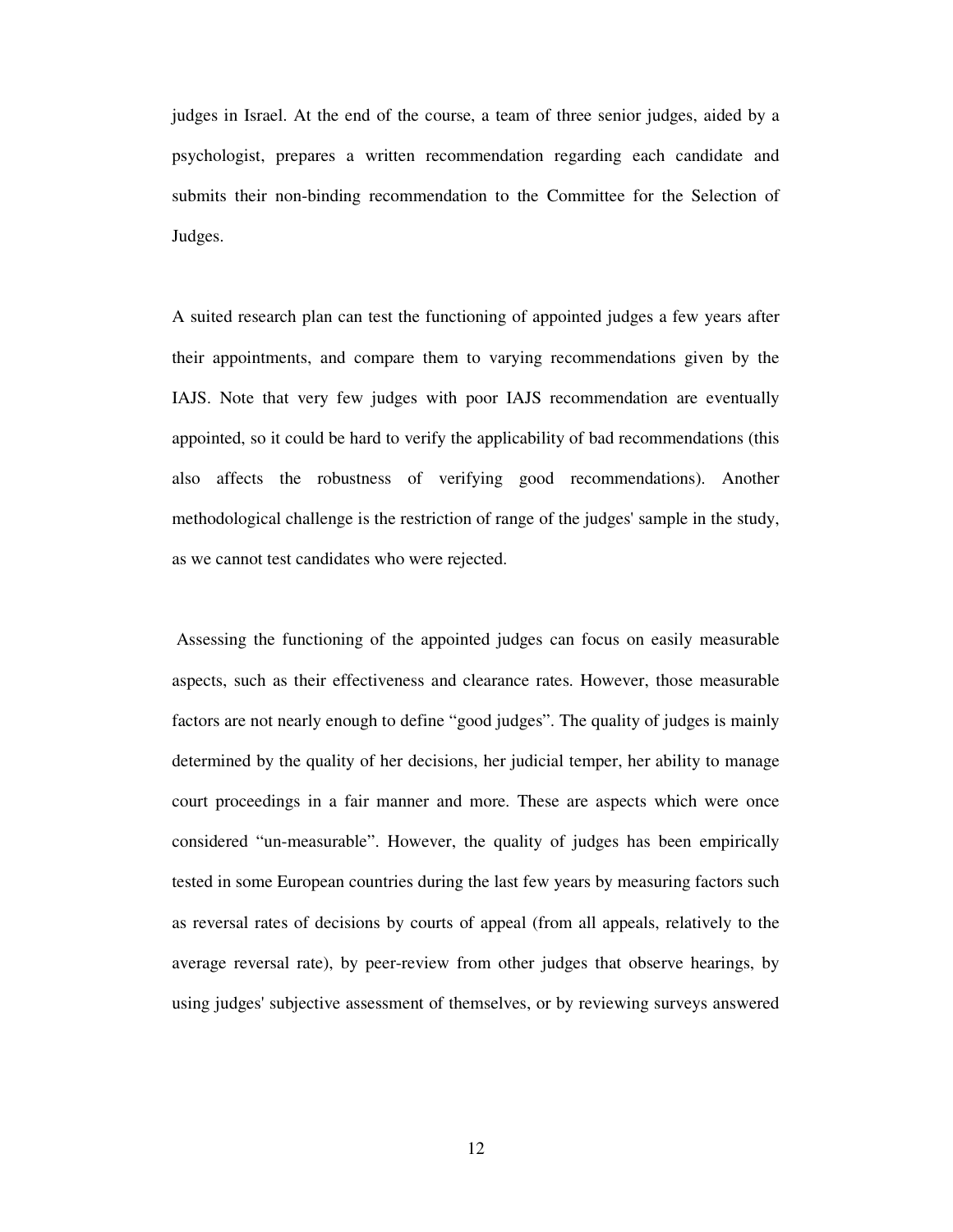by parties to judicial proceedings.<sup>12</sup> A future research project aspiring to define "the good judge" and assessing the current ways of predicting who will become a good judge, will be of great value to the IAJS. The benefits of such a project may extend to judicial management at large.

## **2.e. Forming Institutional Norms and Work Procedures**

We addressed the main institutional design and framework of the ICRD, such as its mission and relations with its steering committee. However, the formation of the ICRD, as a new institution, has involved and is still involving countless dilemmas and decisions that, due to limitations of space, we cannot attempt to cover. These range from deciding if and how to publicize results of study and raw data; to questions of relations with other applied research units in the administrative and legislative branch; ways of recruiting staff and the human resources from which to recruit (is legal education really necessary?); who should decide on budgeting the ICRD and how does budgeting impact its independence, etc.

We would like to develop the discussion surrounding one of these dilemmas, which we are currently facing. The ICRD's empirical research is meant to serve and to assist policy making. This can be done only by portraying reality and letting the decision makers' decide on the normative implications of that reality, or by directly recommending the policy that should be adopted as a result of the observed reality.

<sup>&</sup>lt;sup>12</sup> The quality of judgments is tested using the first two methods in the Netherlands. See: De Rechtspraak, *Quality of the judicial system in the Netherlands* (2008); The Netherlands Council for the Judiciary, *Bench Marking in an International Perspective: An International Comparison of the Mechanisms and Performance of the Judiciary System* (2004); and using the two latter described measurements in Finland: *The Quality Project of the Courts in the Jurisdiction of the Court of Appeal of Rovaniemi, Finland, How to Assess Quality in the Courts?* Checklist for promoting the quality of justice and the courts (2005) ;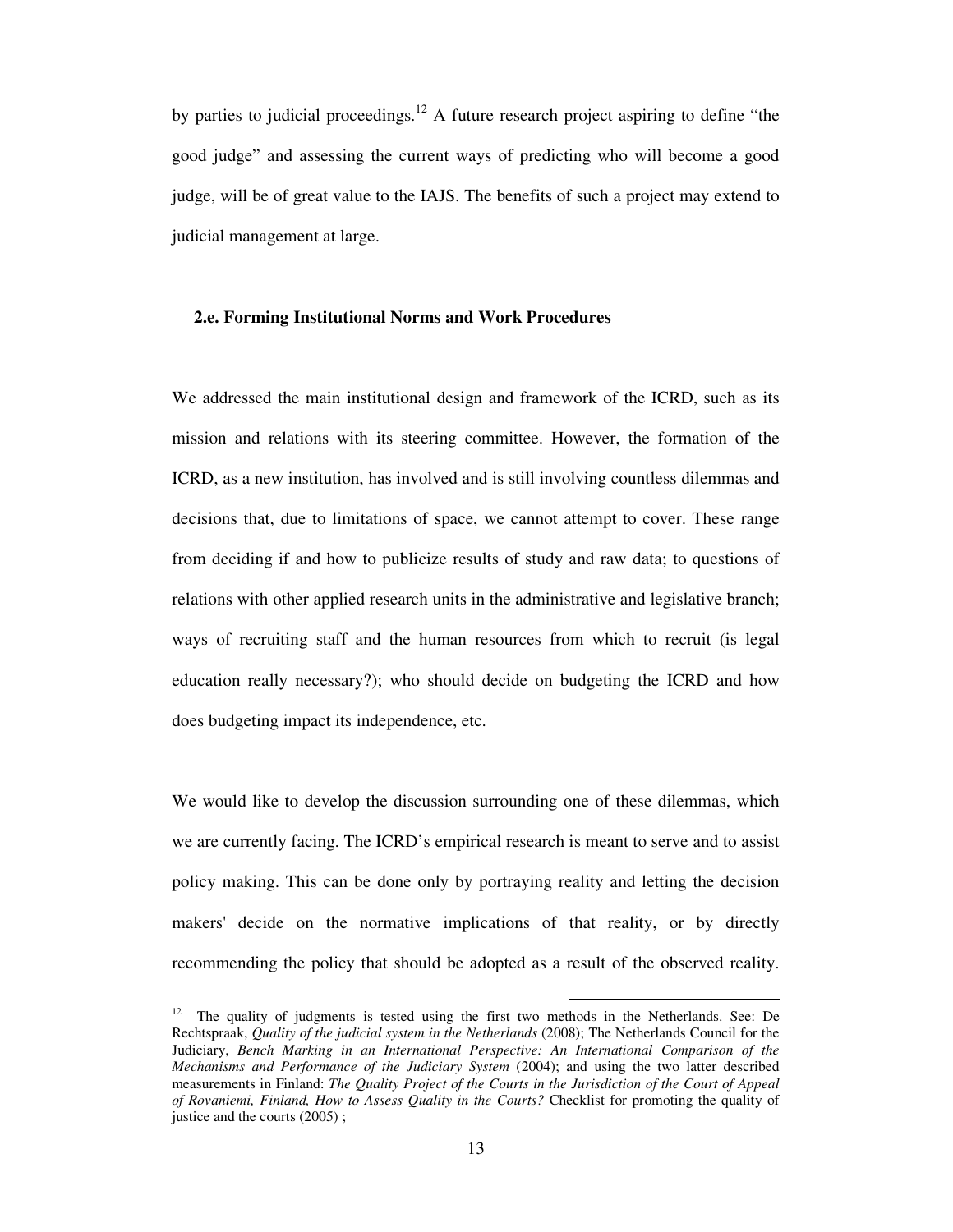Applied research capacities in all fields, including judiciary research units, can be placed on a scale ranging from those focusing only on empirical data to those that recommend normative policy making. Where should the ICRD be placed? Should the ICRD act as a normative recommending body on matters of policy?

Many arguments can be made against the ICRD acting as a recommending body. First, the academic reputation of a recommending body is compromised because studies often look as though they were designed to meet a desired policy outcome. There is an element of truth in this image and indeed the academic level itself may be affected by the fact that the research body gives normative policy recommendations.

Second, a recommending body is more vulnerable to political influence and attempts to harm its academic independence. This point is especially valid in research units like the ICRD, which receive dictated research questions and work in close contact with court management.

Third, acting as a recommending body affects the type and the depth of the data that is being passed on to a research unit. Not writing policy recommendation frees interviewees from having to advocate the utility of their preferred policy. For example, in the car subrogation study previously described, the formulation of answers by lawyers and judges interviewed changed when they were told that the subrogation research's conclusions would not include operational recommendations. Their answers seemed less 'absolute' and expressed a wider range of dimensions,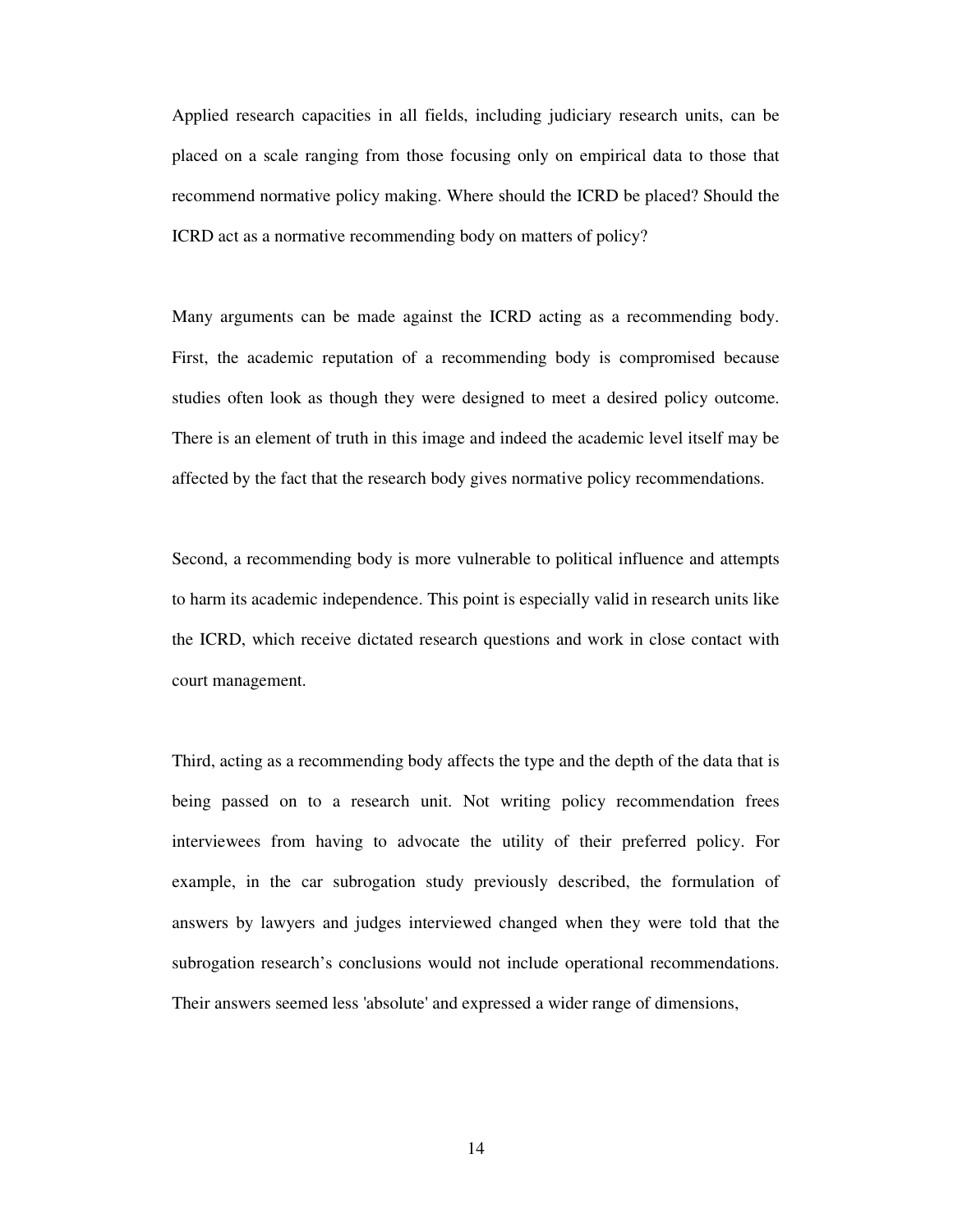Finally, a recommending body's recommendations can obviously be rejected by decision makers. This might endanger the prestige and morale of a newly formed institution such as the ICRD.

Arguments in favor of working as a policy recommending body are firstly that in many cases, the most trivial extension of empirically analyzing trends and reasons for a problematic phenomenon is stating how to solve the problem. This is exactly why empirically applied research so often leads to proposals for policy change. Not including policy recommendations can sometimes seem unnatural.

Secondly, defining the ICRD as a recommending body increases the motivation for cooperation from various parties. The research department can reach a wider audience and have a greater impact if it includes recommendations in its research.

The described policy dilemma has not yet been solved. For now, we choose a middle path, adding policy recommendations only when they are very much called for, as we will now further describe.

#### 3. Research Projects Addressed by the ICRD

The ICRD's first task was building research infrastructure. These include two data sets: one containing data on 8,000 Israeli court cases and one dedicated to international comparative data on court systems.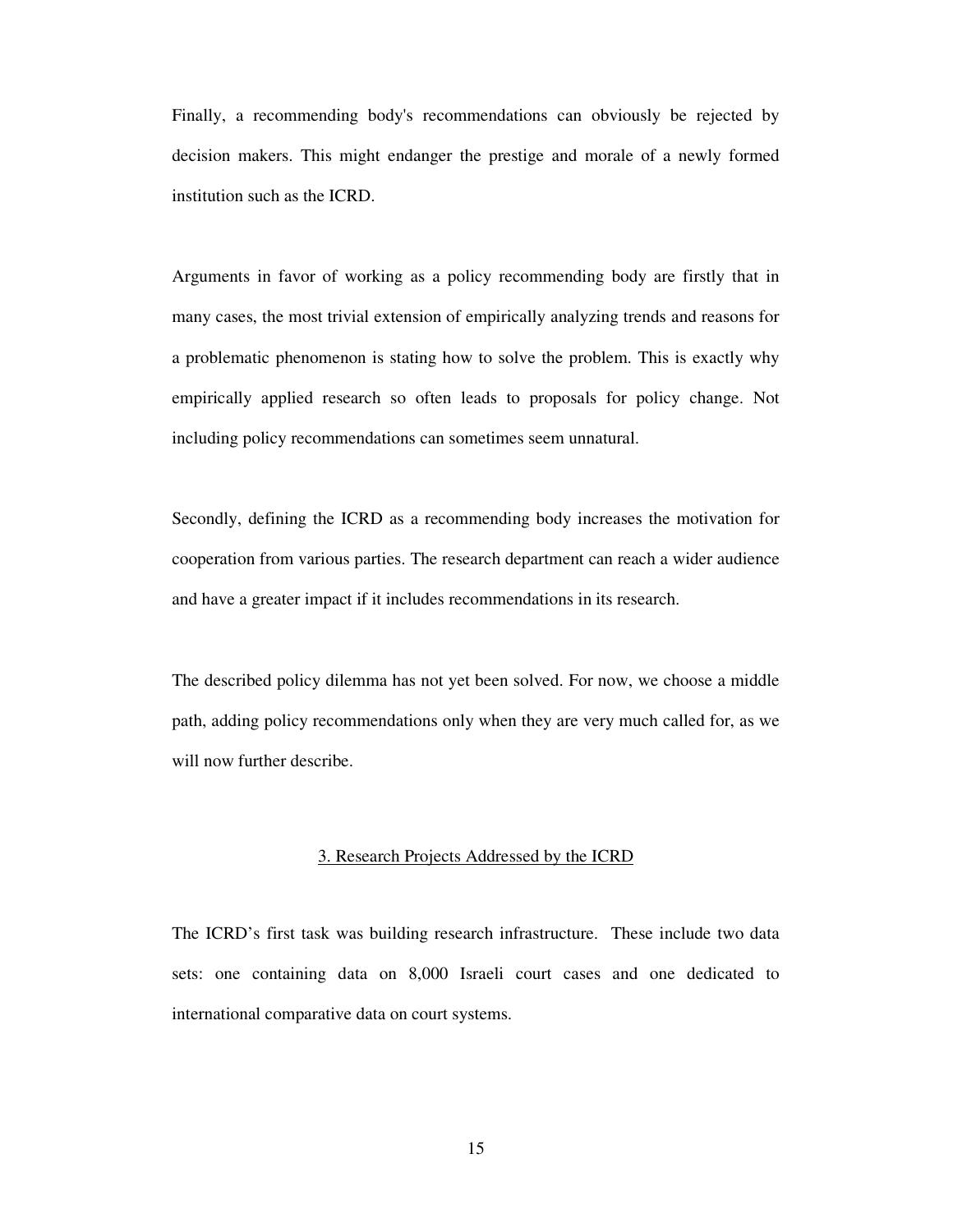The ICRD completed three studies. The first focused on car subrogation claims in the courts and did not include policy recommendations (see detailed description on page 1). The second tested reliability of data collected within the Israeli online case management software. The study identified where and why data was not reliable, and as a natural extension included detailed recommendations on how to improve data quality. The research was undertaken as a preliminary study, testing the kind of data that the ICRD could base future research on. It also proved to be an important study for court management that requires reliable data in order to efficiently manage courts. As a direct result of the reliability study, changes are now being programmed to the case management software, and new guidelines for updating data have been distributed to court administrative staff.

A third study analyzed results of criminal proceedings in magistrate and district courts. The results are very different from the conviction rate perceived by the general public. For example, the study shows that the conviction rate in magistrate courts is about 70% of all charges brought to the court (and not 99.8%, as previously thought). The study also tests complex relationships between legal representation, plea bargains, and sentencing.

A case-weight study is also in advanced stages. Its goal is to assess the varying amounts of judicial workload that different types of cases impose. Case-weights are today a common tool for courts' managements, and evaluating the weights is a task shared by judicial research centers of many countries. In its research plan, the ICRD relied on previous studies published by national judicial research centers, such as the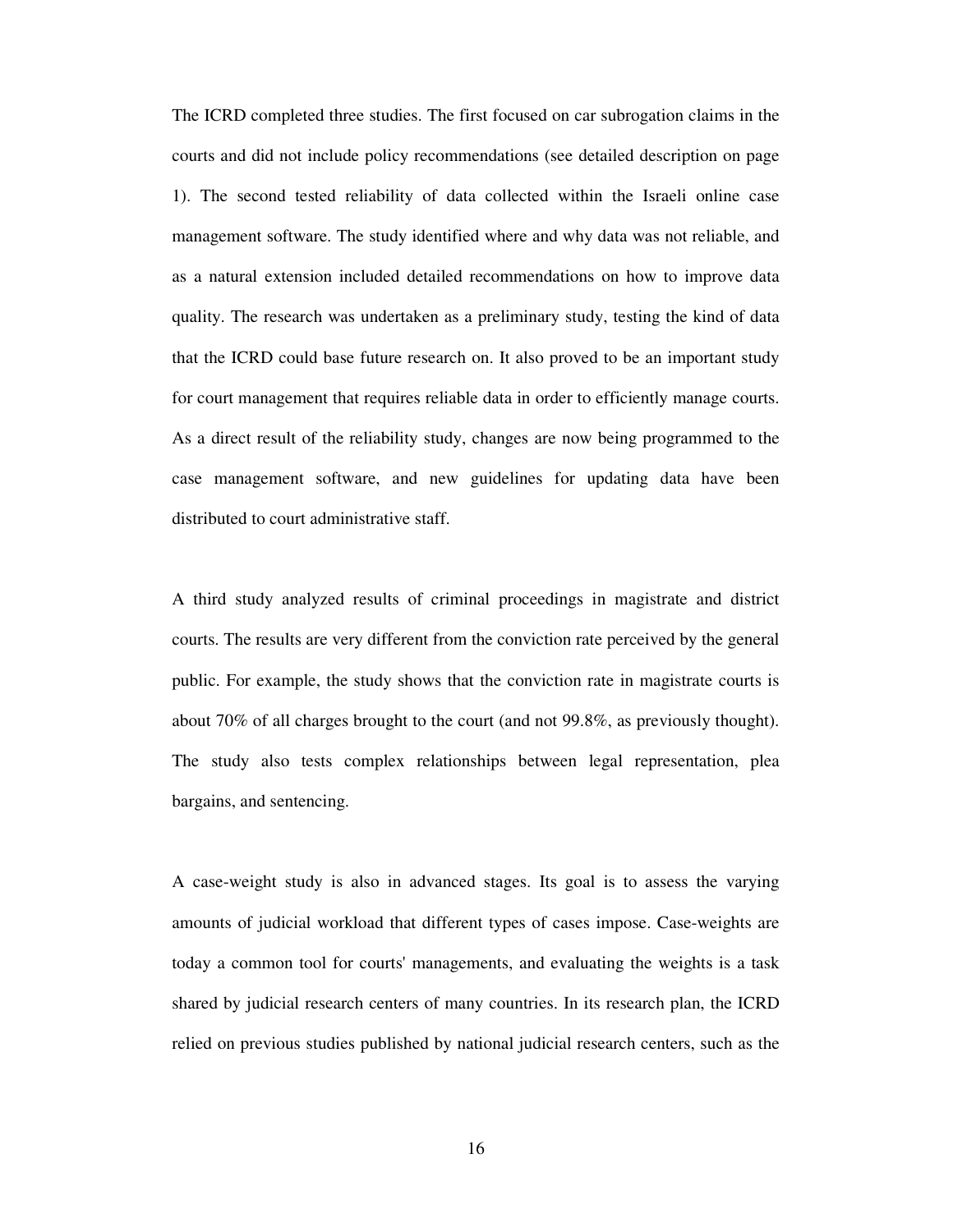$NCSC's<sup>13</sup>$  and the FJC's<sup>14</sup> case weighting studies.<sup>15</sup> Moreover, the ICRD contacted the FJC researchers that worked on the latest 2005 federal case-weight research. Some of the methodologies used by the FJC in order to quantify judges' impressions of their workload are now being implemented in the Israeli study.

The research plan set by the steering committee for the next year comprises of nine research projects. These include descriptive studies on small claims in magistrate courts, and a study that will focus on attorney costs and fees, as a result of different trends in awarding attorney fees that were observed in the former car subrogation claims study, and that seem to have an impact on lawyers' behavior. Three more studies are devoted to judicial reforms in different stages. The first is a study assessing the effects of changing civil procedure rules of expeditious proceedings. The goal is to analyze the costs and advantages of a meaningful change in civil procedures, which has been contemplated for many years. In the other two studies the ICRD will estimate the efficiency of two small-scale reforms that have already been adapted: one in ADR within the courts and one in adding evening hearing in cases decided by magistrate courts' registrars.

## **4. Conclusions**

The need for a judiciary-based applied research capacity in Israel was greatly felt. A year into its establishment, it seems that the ICRD is starting to fill the void and is

<sup>13</sup> B.J. Ostrom, C.W. Ostrom, D. Hall, W.E. Hewitt, T.Fautsko, *Florida Delphi-based Weighted Caseload Project – Final Report,* (the National Center for State Courts 2000).

<sup>14</sup> P. Lombard and C., Krafka *2003-2004 District Court Case-Weighting Study – Final Report to the Subcommittee on Judicial Statistics of the Committee on Judicial Resources of the Judicial Conference of the United States* (Federal Judicial Center, 2005).

<sup>15</sup> Also see Lienhard & D. Kettinger, *Research on the Caseload Management of Courts: Methodological Questions*, 7(1) Utrecht Law Review, 66 (2011).